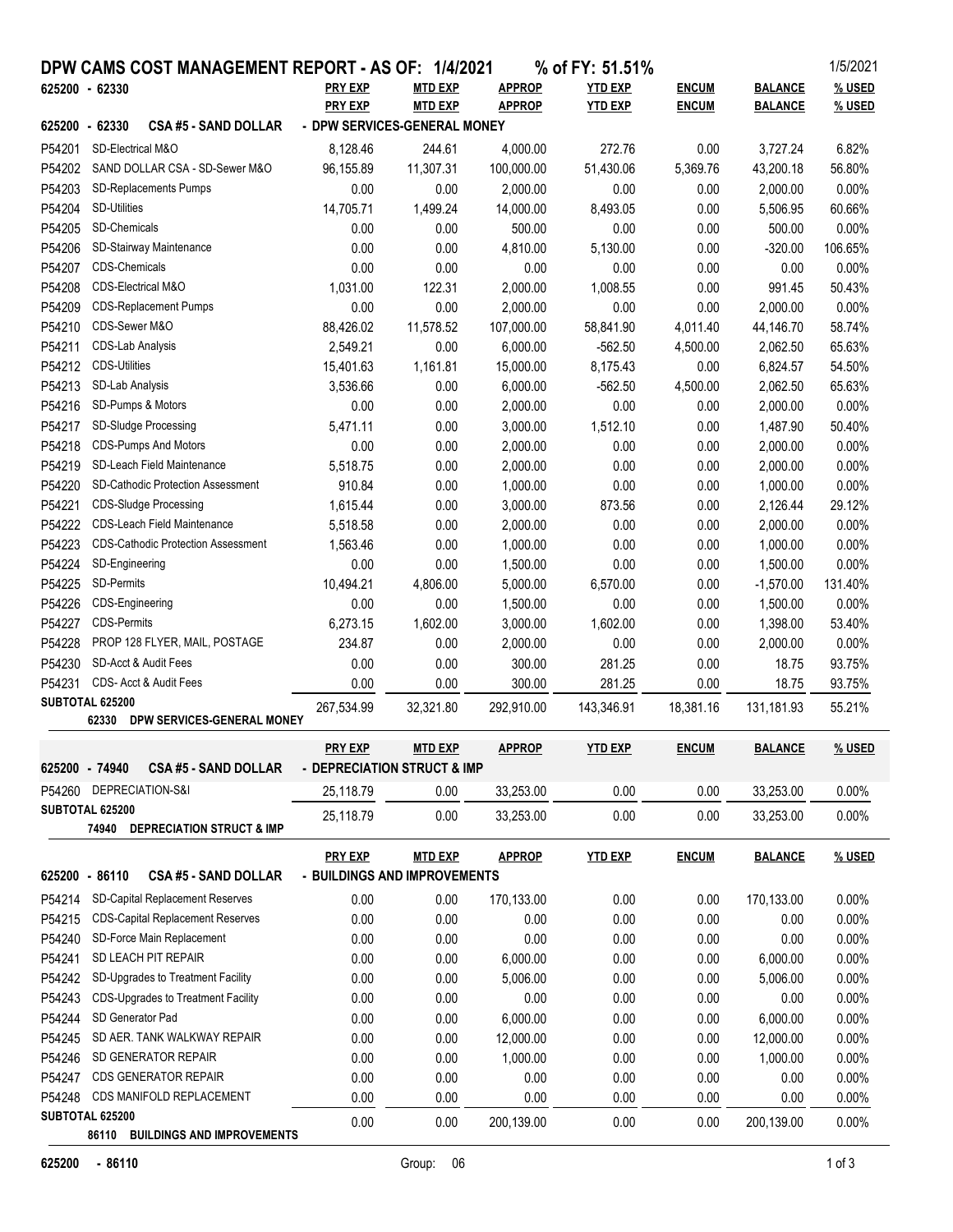| DPW CAMS COST MANAGEMENT REPORT - AS OF: 1/4/2021                                |                |                |                | % of FY: 51.51% |              |                | 1/5/2021      |  |  |  |
|----------------------------------------------------------------------------------|----------------|----------------|----------------|-----------------|--------------|----------------|---------------|--|--|--|
| 625200 - 86111                                                                   | <b>PRY EXP</b> | <b>MTD EXP</b> | <b>APPROP</b>  | <b>YTD EXP</b>  | <b>ENCUM</b> | <b>BALANCE</b> | <b>% USED</b> |  |  |  |
|                                                                                  | <b>PRY EXP</b> | <b>MTD EXP</b> | <b>APPROP</b>  | <b>YTD EXP</b>  | <b>ENCUM</b> | <b>BALANCE</b> | % USED        |  |  |  |
| 625200 - 86111<br><b>CSA #5 - SAND DOLLAR</b><br>- STRUCT AND IMPRVMNTS-ISF OFF  |                |                |                |                 |              |                |               |  |  |  |
| BLDG & IMPROV - ISF OFFSET<br>P54300                                             | 0.00           | 0.00           | $-200, 139.00$ | 0.00            | 0.00         | $-200,139.00$  | 0.00%         |  |  |  |
| SUBTOTAL 625200<br>STRUCT AND IMPRVMNTS-ISF OFFS<br>86111                        | 0.00           | 0.00           | -200.139.00    | 0.00            | 0.00         | -200.139.00    | 0.00%         |  |  |  |
|                                                                                  | <b>PRY EXP</b> | <b>MTD EXP</b> | <b>APPROP</b>  | <b>YTD EXP</b>  | <b>ENCUM</b> | <b>BALANCE</b> | % USED        |  |  |  |
| - LIQD PR YR ENCUMB APPROPS<br>$-98705$<br><b>CSA #5 - SAND DOLLAR</b><br>625200 |                |                |                |                 |              |                |               |  |  |  |
| CDS-Lig P/Y Encumb Approps<br>P54297                                             | 0.00           | 0.00           | 0.00           | 0.00            | 0.00         | 0.00           | 0.00%         |  |  |  |
| SUBTOTAL 625200<br><b>LIQD PR YR ENCUMB APPROPS</b><br>98705                     | 0.00           | 0.00           | 0.00           | 0.00            | 0.00         | 0.00           | 0.00%         |  |  |  |
| <b>CSA #5 - SAND DOLLAR</b><br>TOTAL 625200                                      | 292.653.78     | 32,321.80      | 326,163.00     | 143,346.91      | 18.381.16    | 164.434.93     | 49.59%        |  |  |  |
| <b>GROUP TOTAL - 06</b>                                                          | 292,653.78     | 32,321.80      | 326,163.00     | 143,346.91      | 18,381.16    | 164,434.93     | 49.59%        |  |  |  |